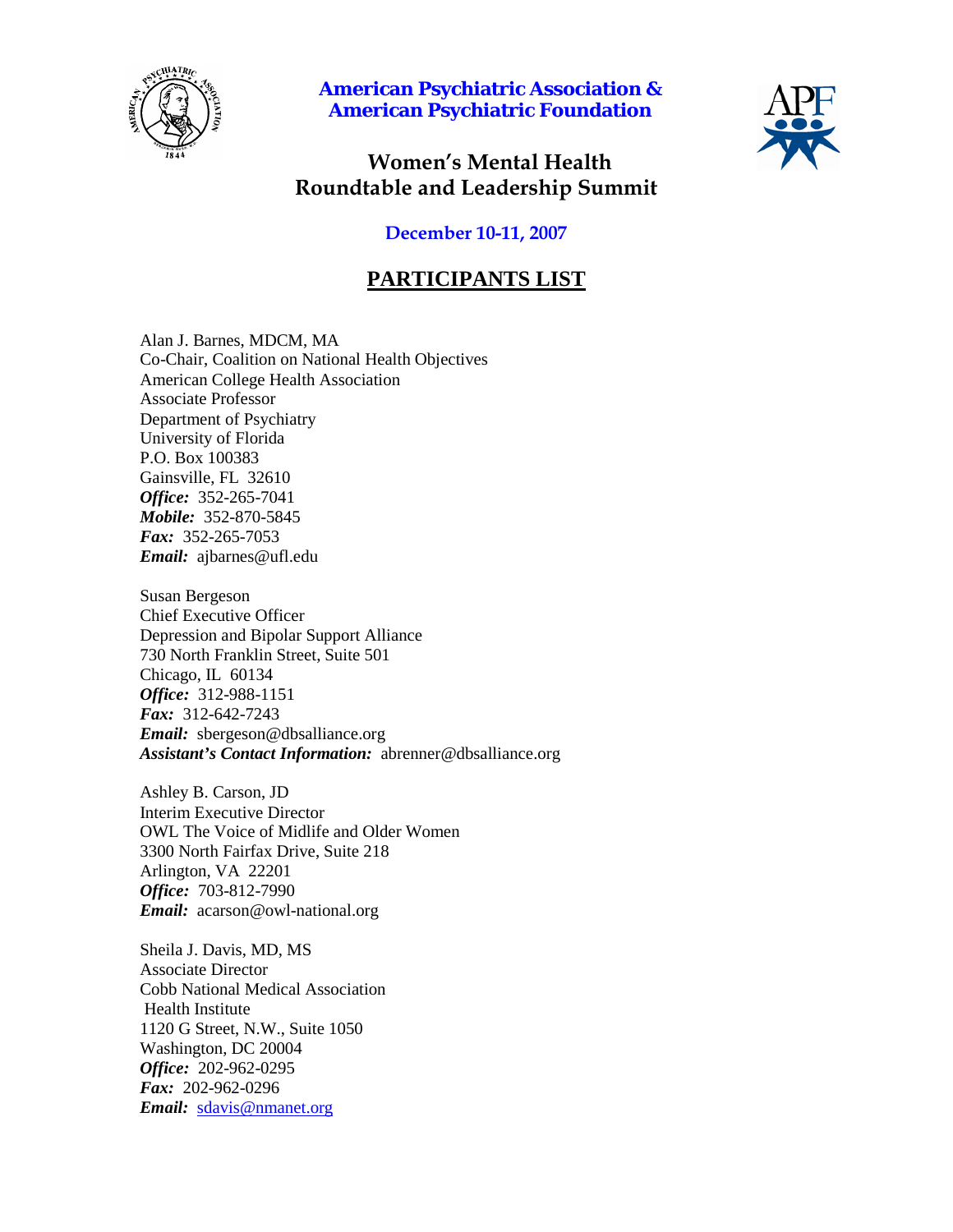Linda C. Degutis, DrPH, MSN President, American Public Health Assosciation Associate Professor, Section of Emergency Medicine Yale University 464 Congress Avenue, Suite 260 New Haven, CT 06519 *Office:* 203-785-4363 *Mobile:* 203-915-3261 *Fax:* 203-785-4580 *Email:* linda.degutis@yale.edu

Melva Green, MD Chair, Committee on Women American Psychiatric Association 109 Persimmon Circle Reisterstown, MD 21136-6462 *Office:* 443-803-2473 *Fax:* 410-526-5665 *Email:* melvagreen@yahoo.com

Pamela Greenberg, MPP President and Chief Executive Officer Association for Behavioral Health and Wellness 1101 Pennsylvania Avenue, N.W., 6th Floor Washington DC 20004 *Office:* 202-756-7726 *Fax:* 202-756-7308 *Email:* greenberg@abhw.org

Courtney Lang, JD Director, Professional Affairs Wyeth Pharmaceuticals 500 Arcola Road, #D4430 Collegeville, PA 19426 *Office:* 484-865-6672 *Email:* langc@wyeth.com

Jodi Magee Executive Director Physicians for Reproductive Choice and Health 55 West 39th Street, Suite 1001 New York, NY 10018 *Office:* 646-649-9910 *Fax:* 646-366-1898 *Email:* jodi@prch.org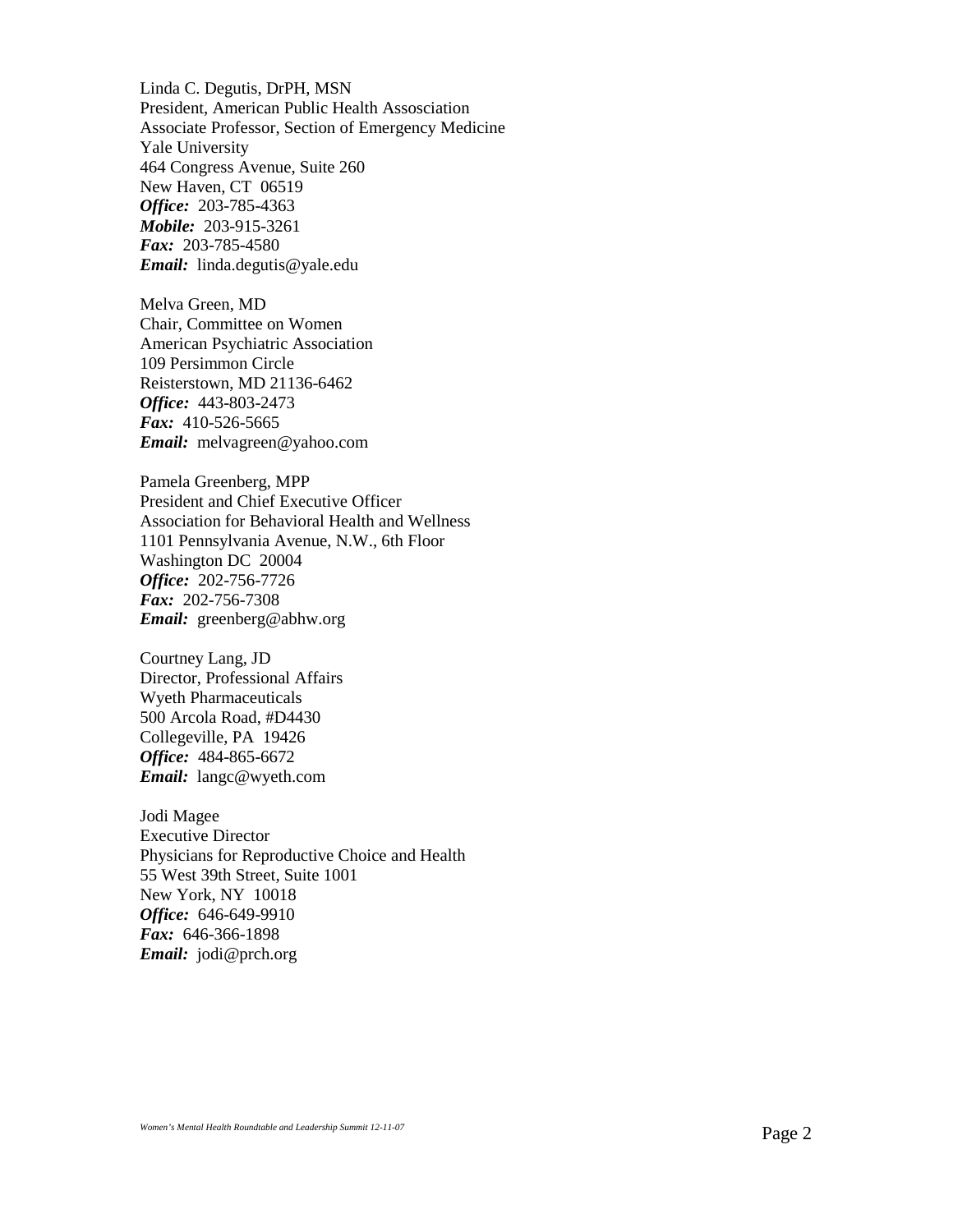Harriet McCombs, PhD Senior Public Health Analyst Health Resources and Services Administration 5600 Fishers Lane, Room 15C-26 Rockville, MD 20857 *Office:* 301-594-4457 *Fax:* 301-594-0161 *Email:* hmccombs@hrsa.gov

Teena M. McGuinness, PhD Board Member, American Psychiatric Nurses Association Professor, School of Nursing University of Alabama Birmingham 1771 13th Avenue South Birmingham, AL 35205 *Mobile:* 251-533-2907 *Email:* tmcg@uab.edu

Melissa C. Mercado-Crespo, MSc, MA Project Coordinator National Council of La Raza - Institute for Hispanic Health 654 Avenue Munoz Rivera, Suite 1003 San Juan, PR 00918-4130 *Office:* 787-641-0546, x 12 *Fax:* 787-641-0545 *Email:* mmercado@nclr.org

Myriam L. Monsalve Serna, MSED Board Member National Latino Behavioral Health Organization 2451 Brickell Avenue, 16G Miami, FL 33129 *Office:* 786-375-8099 *Mobile:* 786-206-0483 *Email:* mlserna@cfclinc.org

Surinder S. Nand, MD Member, Scientific Program Committee American Psychiatric Association Professor of Clinical Psychiatry Department of Psychiatry University of Illinois at Chicago 1200 North Kenilworth Avenue Oak Park, IL 60302 *Office:* 312-996-7380 *Email:* surindernande@hotmail.com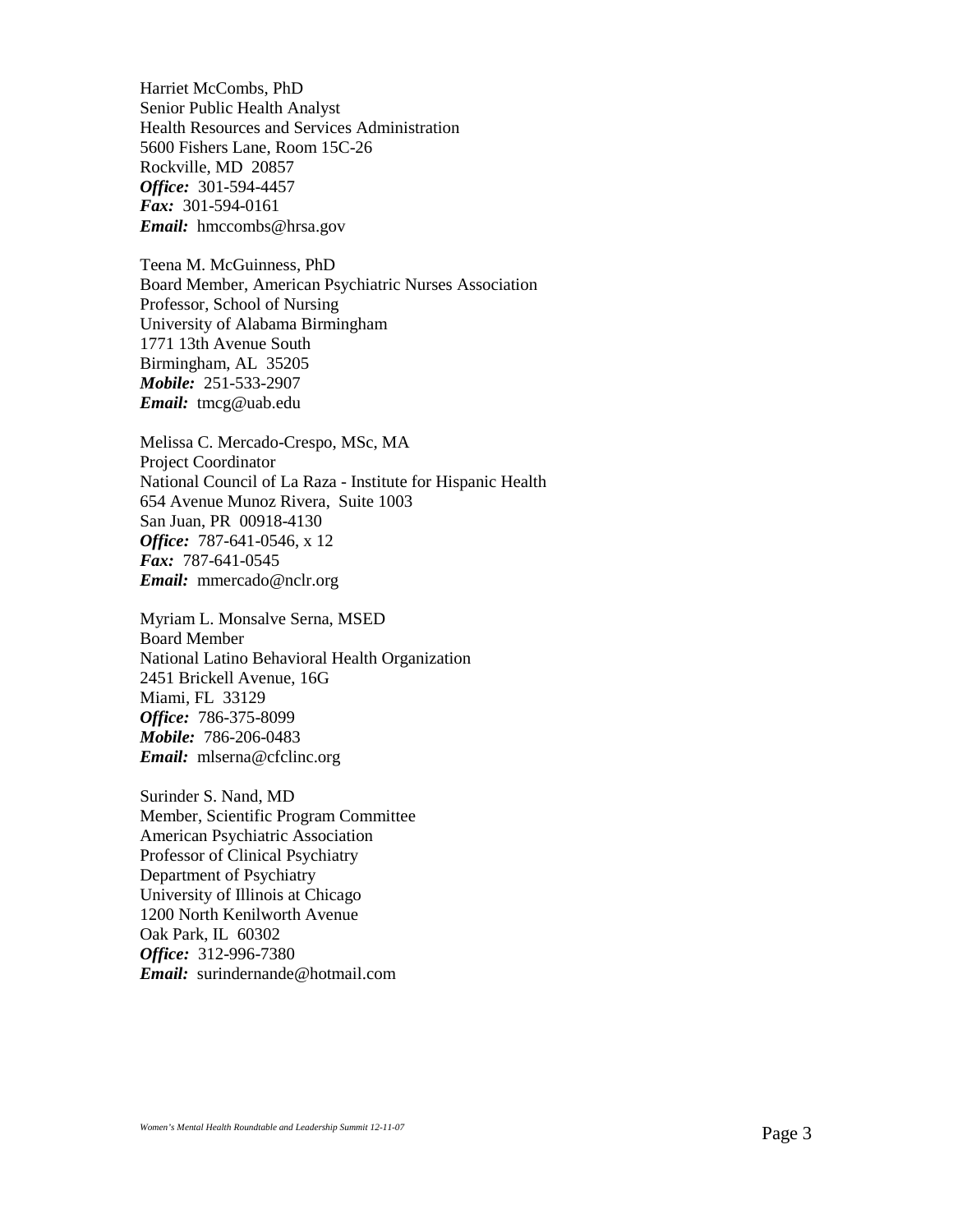Lucille C. Norville Perez, MD Past President, National Medical Association President and Chief Executive Officer, The Cave Institute 6419 Dahlonega Road Bethesda, MD 20816 *Office :* 301 -229 -5473 *Mobile:* 240 -447 -2005 *Fax:* 301 -229 -4963 *Email:* lperez@thecaveinstitute.com

Patricia Z. Ordorica, MD Member, Counsel on Global Psychiatry American Psychiatric Association Consultant, Addiction Psychiatry Research Ros kamp Institute 6401 Whitfield Avenue Sarasota, FL 34243 *Office:* 813 -833 -7223 *Mobile:* 813 -833 -7223 *Fax:* 813 -254 -3751 *Email:* pordoric@tampabay.rr.com

Averette Mhoon Parker, MD Representative for Nelson Adams, MD, President National Medical Association **Send Follow -up Information to:** Diane Buckingham, MD Chair, National Medical Association, Psychiatry Section 10977 Granada Lane, #100 Overland Park, KS 66211 *Office :* 913 -791 -1292 *Fax:* 913 -338 -0188 *Email:* [udbuck@yahoo.com](mailto:udbuck@yahoo.com)

Annelle Primm, MD, MPH Director, Minority/National Affairs American Psychiatric Association 1000 Wilson Boulevard, Suite 1825 Arlington, VA 22209 *Office :* 703 -907 -8540 *Fax:* 703 -522 -2564 *Email:* aprimm@psych.org

Carolyn B. Robinowitz, MD President American Psychiatric Association 5225 Connecticut Avenue, NW, # 514 Washington, DC 20015 -1845 *Office:* 202 -237 -1466 *Mobile:* 202 -270 -9252 *Fax:* 301 -229 -9252 *Email:* carolynrobinowitz@usa.net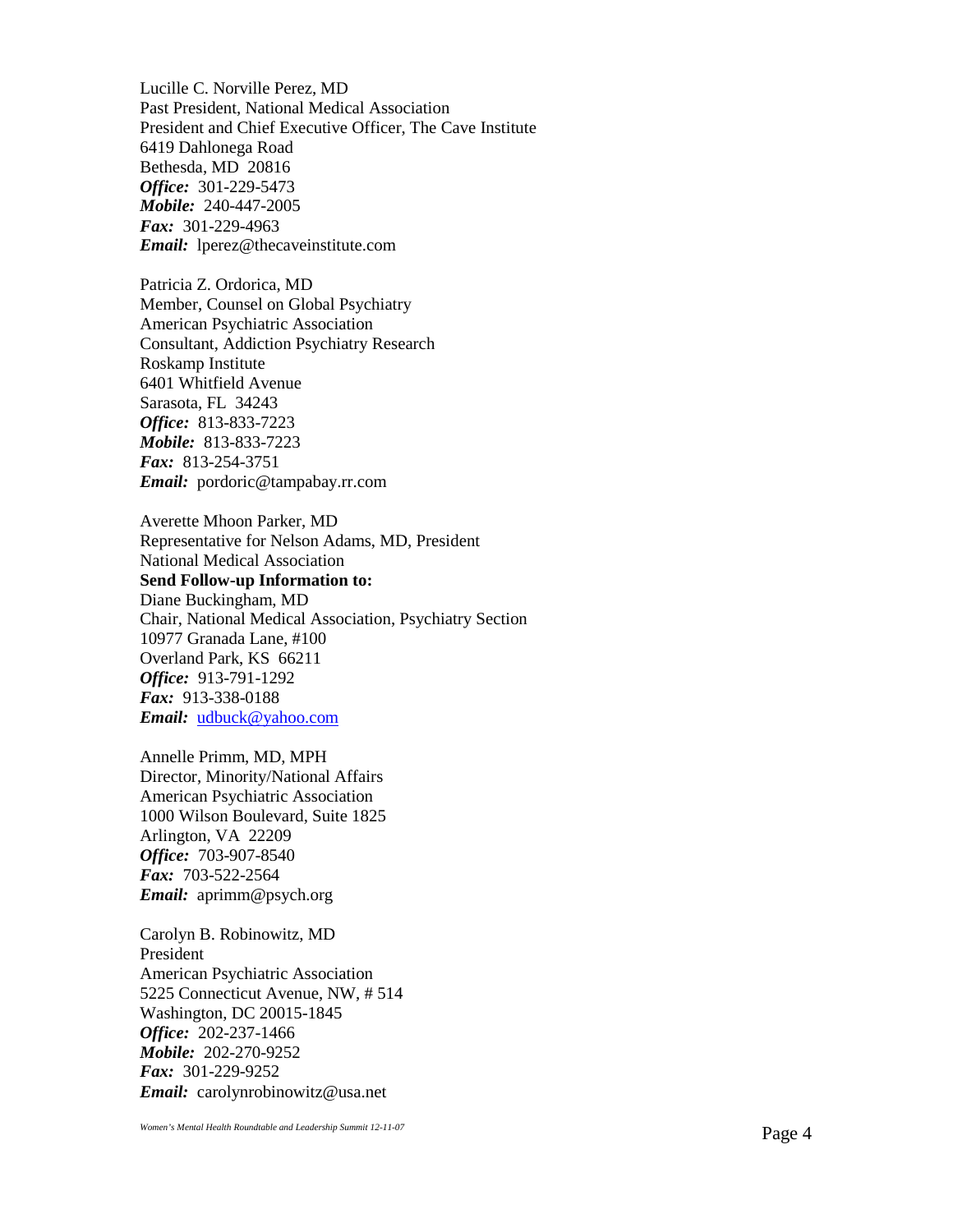Gail Robinson, MD, D. Psych Chair, Women's Caucus American Psychiatric Association Director, Women's Mental Health Program University Health Network 210-278 Bloor Street East Toronto, ON M4W 3M4 Canada *Office:* 416 340-3048 *Fax:* 416-340-4198 *Email:* gail.robinson@uhn.on.ca

Susan E. Salasin Director, Violence and Trauma Program Center for Mental Health Services Substance Abuse and Mental Health Services Administration 1 Choke Cherry Road, Suite 6-1057 Rockville, MD 20852 *Office:* 240-276-1908 *Mobile:* 240-498-7353 *Fax:* 240-276-1970 *Email:* susan.salasin@samhsa.hhs.gov

Melissa A. Schober Senior Legislative Analyst Women's Policy, Inc. 409 12th Street, S.W., Suite 310 Washington, DC 20024 *Office:* 202-554-2323 *Mobile:* 202-494-7881 *Fax:* 202-554-2346 *Email:* melissa@womenspolicy.org

Eileen T. Sexton, BA Vice President of Communications Mental Health America 2000 North Beauregard, 6th Floor Alexandria VA 22311 *Office:* 703-837-4783 *Mobile:* 301-461-9351 *Email:* esexton@mentalhealthamerica.net

Adrienne M. Smith, PhD, MS, CHES Public Health Advisor Health and Human Services - Office on Women's Health 200 Independence Avenue, S.W., Room 733E Washington, DC 20201 *Office:* 202-690-5884 *Fax:* 202-690-7172 *Email:* adrienne.smith@hhs.gov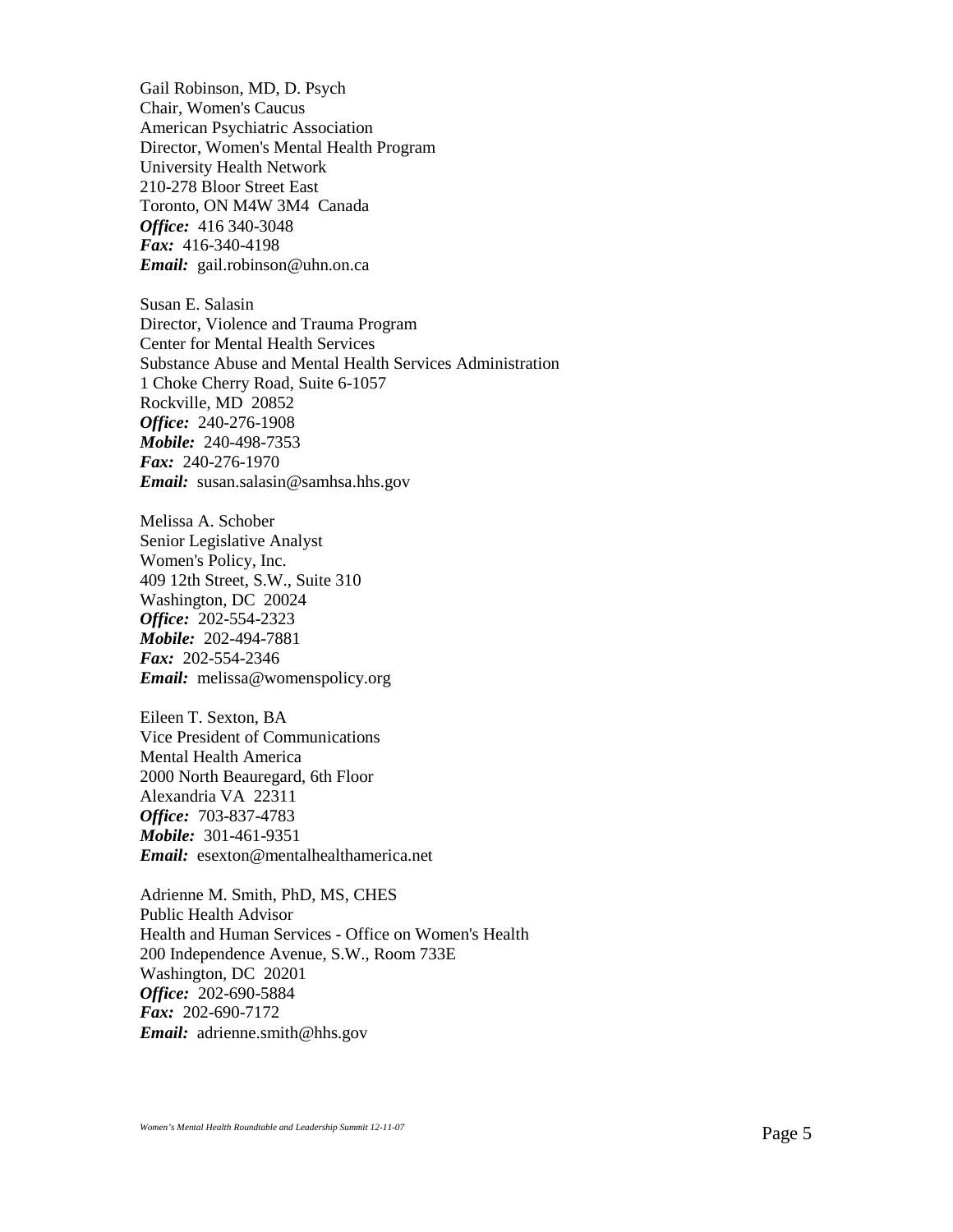Altha Stewart, MD President American Psychiatric Foundation 111 South Highland Street, Suite 180 Memphis, TN *Office:* 901-428-8790 *Fax:* 901-947-7190 *Email:* ajstewartmd@aol.com

Nada L. Stotland, MD, MPH President- Elect, American Psychiatric Association 5511 South Kenwood Avenue Chicago, IL 60637-1713 *Office:* 773-667-6329 *Mobile:* 773-251-0789 *Fax:* 773-667-6692 *Email:* nadast@aol.com

Janet E. Taylor, MD, MPH Attending Psychiatrist Harlem Hospital 103 Hardscrabble Lake Drive Chappaqua, NY 10514 *Office:* 212-939-8491 *Mobile:* 914-993-7131 *Fax:* 914-238-0676 *Email:* drjetaylor@aol.com

Rita A. Webb, MS Senior Policy Advisor Human Rights International Affairs National Association of Social Workers 750 First Street, N.E, Suite 700 Washington, DC 20002 *Office:* 202-336-8233 *Email:* rwebb@naswdc.org

Herbert F. Young, MD, MA Director, Scientific Activities Division American Academy of Family Physicians 11400 Tomahawk Creek Parkway Leawood, KS 66211-2672 *Office:* 913-906-6242 *Fax:* 913-906-6099 *Email:* hyoung@aafp.org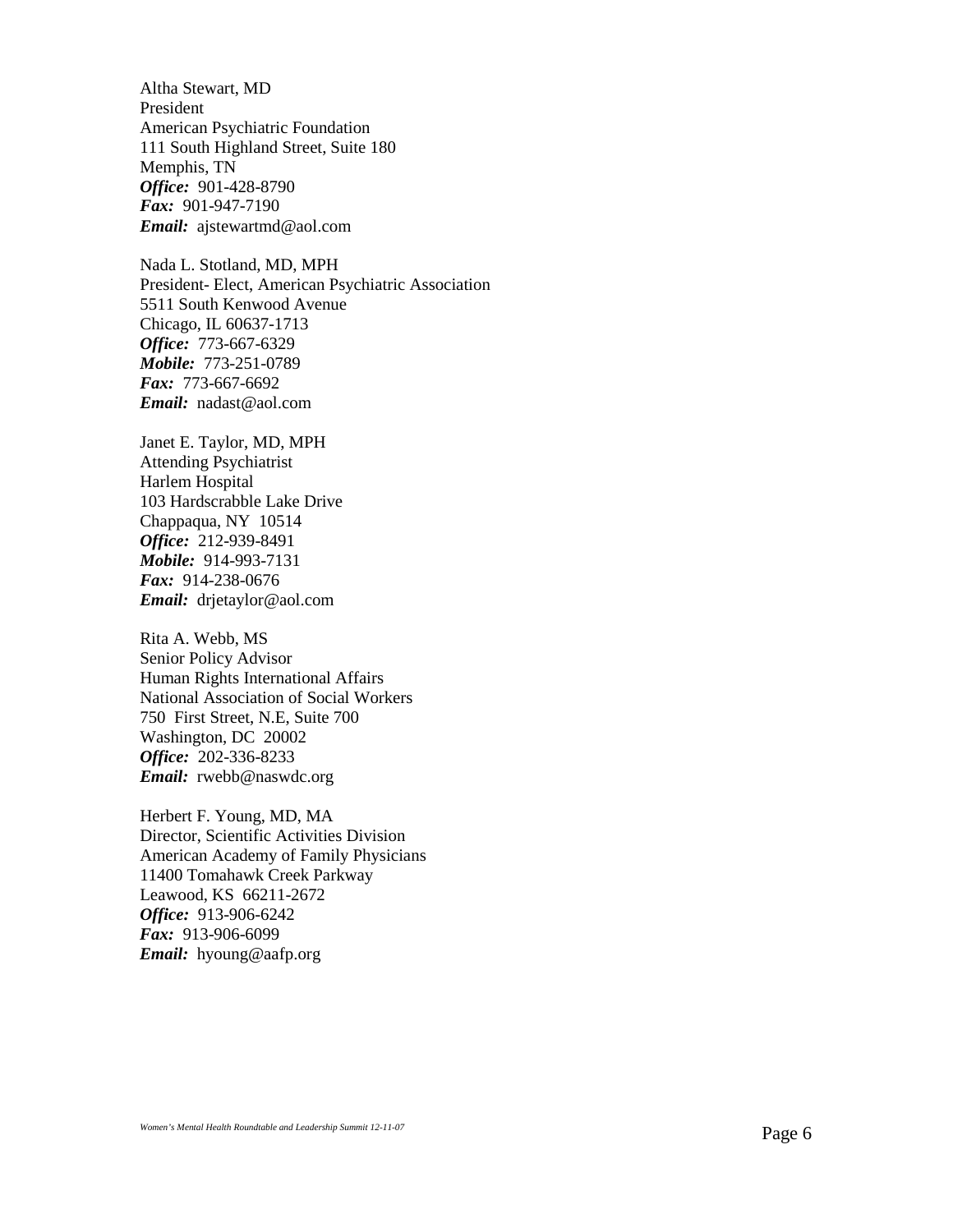### **American Psychiatric Association Staff**

Eve Bender, Staff Writer Psychiatric News American Psychiatric Association 1000 Wilson Boulevard, Suite 1825 Arlington, VA 22209 *Office:* 703-907-7865 *Fax:* 703-907-1094 *Email:* ebender@psych.org

Alison Bondurant, MA Associate Director, Office of Minority and National Affairs American Psychiatric Association 1000 Wilson Boulevard, Suite 1825 Arlington, VA 22209 *Office:* 703-907-8639 *Fax:* 703-907-7852 *Email:* abondurant@psych.org

Rosa Bracey, MS Executive Assistant, Office of Minority and National Affairs American Psychiatric Association 1000 Wilson Boulevard , Suite 1825 Arlington, VA 22209 *Office:* 703-907-8539 *Fax:* 703-522-2564 *Email:* rbracey@psych.org

Beth Casteel Deputy Director, Office of Communications and Public Affairs American Psychiatric Association 1000 Wilson Boulevard, Suite 1825 Arlington, VA 22209 *Office:* 703-907-8285 *Fax:* 703-907-1082 *Email:* bcasteel@psych.org

Debbie Cohen, MBA Research Assistant, Office of Minority and National Affairs American Psychiatric Association 1000 Wilson Boulevard, Suite 1825 Arlington, VA 22209 *Office:* 703-907-7366 *Fax:* 703-907-7852 *Email:* dcohen@psych.org